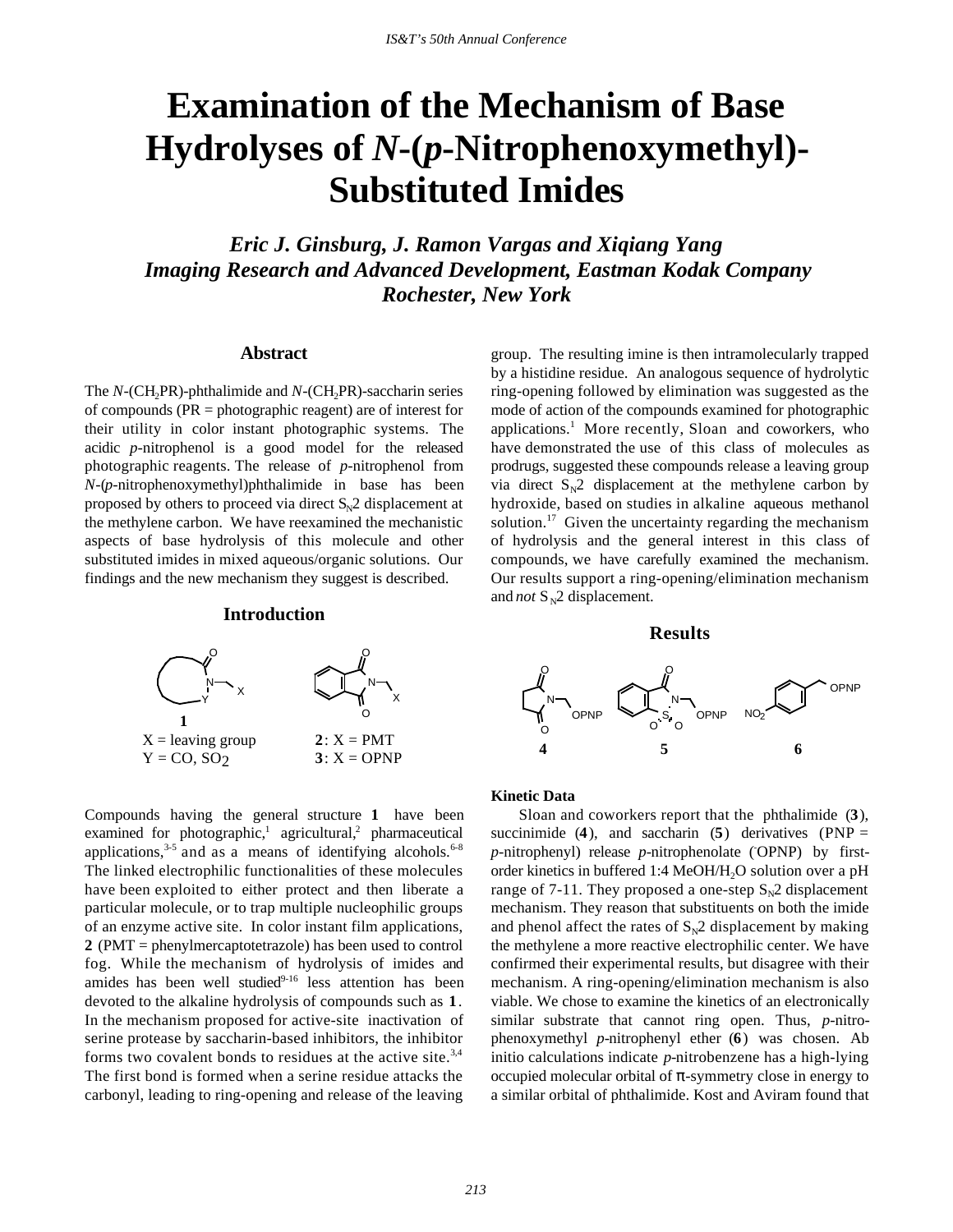the perturbation of an  $S_N2$  transition state by a heteroatom adjacent to the central carbon atom is dominated by  $\pi$ , rather than  $\sigma$  effects,<sup>18</sup> so that **3** and 6 would be expected to undergo  $S_N2$  reactions with similar rates. However, when 6 was dissolved in 4:1 pH 9 buffer/MeOH, no reaction to release *p-*nitrophenolate was observed.

### **Steric Effects**

A series of 4-substituted saccharin derivatives **7**-**10** was prepared with PMT as the leaving group. Their pseudo firstorder hydrolysis rate constants were measured and are given in Table 1. We reasoned that increased steric bulk near the carbonyl would have a greater effect on carbonyl attack than any steric or electronic effect on the methylene carbon. As is evident from the data, rates of hydrolysis slowed with increasing steric bulk. These results support the ringopening/elimination pathway, however, they do not exclude an  $S_N^2$  pathway.



Table 1. Pseudo first-order hydrolysis rate constants for 4-substituted saccharin derivatives 7-10

| $k_{OH}$                                                                                                                                                                                                                                                                                                     |
|--------------------------------------------------------------------------------------------------------------------------------------------------------------------------------------------------------------------------------------------------------------------------------------------------------------|
| $(L \text{ mol}^{-1} \text{ min}^{-1})$                                                                                                                                                                                                                                                                      |
| $1.30 \times 10^{4}$                                                                                                                                                                                                                                                                                         |
| $2.21 \times 10^{3}$                                                                                                                                                                                                                                                                                         |
| 90.1                                                                                                                                                                                                                                                                                                         |
| 74.4                                                                                                                                                                                                                                                                                                         |
| compound<br>$\mathbf{I}$ and $\mathbf{I}$ and $\mathbf{I}$ and $\mathbf{I}$ and $\mathbf{I}$ and $\mathbf{I}$ and $\mathbf{I}$ and $\mathbf{I}$ and $\mathbf{I}$ and $\mathbf{I}$ and $\mathbf{I}$ and $\mathbf{I}$ and $\mathbf{I}$ and $\mathbf{I}$ and $\mathbf{I}$ and $\mathbf{I}$ and $\mathbf{I}$ and |

In 3% Triton X-100

#### **Effect of Nucleophile**

Release rates for the PMT and OPNP saccharin derivatives were measured at pH 8.2 with 1 mM added nucleophile (sulfite or hydroxylamine). These results are given in Table 2. Note that while the release rates were unaffected by sulfite, added hydroxylamine produced a greater than two-fold increase. Sulfite is known to have higher nucleophilicity in  $S_N2$  reactions than hydroxylamine.<sup>19</sup> Although hydroxylamine is well known to react with amides, $20$  sulfite is not. In reactions with esters, the rates of neutral hydroxylamine and dianionic sulfite are comparable.<sup>21</sup> The fact that the release rates were only increased by hydroxylamine and not sulfite supports the ring-opening/ elimination pathway.

Table 2.  $k_{obs}$  (min<sup>-1</sup>) in pH 8.2 buffer with and without added nucleophiles

| compound                                                      | buffer only             |                       | NH.OH                 |
|---------------------------------------------------------------|-------------------------|-----------------------|-----------------------|
|                                                               |                         |                       |                       |
|                                                               | $1.81 \times 10^{-3}$ * | $1.67 \times 10^{-3}$ | $4.30 \times 10^{-3}$ |
|                                                               | $2.03 \times 10^{-3}$   | $2.04 \times 10^{-3}$ | $4.59 \times 10^{-3}$ |
| $\sim$ $\sim$ $\sim$ $\sim$<br>.<br>$\cdots$<br>$\sim$ $\sim$ |                         |                       |                       |

In 3% Triton X-100, [Nu] =  $1 \text{mM}$ ,  $* \text{pH} = 8.1$ 

#### **Product Studies**

These hydrolyses are well suited to product analyses. Figure 1 shows the expected products from base hydrolysis of 3 via either an  $S_N2$  displacement or a ring-opening/ elimination sequence. Hydroxymethylphthalimide 11 and phthalimide 12 are slow to hydrolyze under basic conditions<sup>13,22</sup> therefore, the mechanism should be discernible by product analysis. Detection of hydroxymethyl-phthalimide 11 and phthalimide 12 (which with formaldehyde is in equilibrium with 11) would imply  $S_N^2$  reaction, while phthalamic acid 13 detection would indicate a ringopening/elimination pathway.



*Figure 1. Expected products from ring-opening and SN2 reactions of 3.*

We examined the reaction products both by  ${}^{1}H$  NMR and HPLC; however, different reactants and conditions were used for each, as necessitated by instrument sensitivity, solubility limitations and the need for a UV-active chomophore for HPLC detection. In the NMR experiment, the succinimide derivative **4** was dissolved in 5:3  $D_2O$  (pD = 9.3 phosphate buffer):CD<sub>3</sub>CN. After 60 h (*ca.* 50%) conversion), neither succinimide nor hydroxymethylsuccinimide were observed. Instead, resonances consistent with ring-opened product(s) were observed. Control experiments showed that the ring-opening rates of both succinimide and hydroxymethylsuccinimide were slower than the rate of *p*-nitrophenol release from **4**. A *ca.* 1:1 mixture of the reaction and control samples clearly indicated that no succinimide nor hydroxymethylsuccinimide are present in this hydrolysis of **4**. Resonances associated with ring-opened compounds are observed at *ca.* 2.40 ppm. When the reaction was run in 1:1 D<sub>2</sub>O ( $pD = 9.21$  buffer):CD<sub>3</sub>OD, however, resonances consistent with a mixture of ring-opened product(s), succinimide, and hydroxy-methylsuccinimide were observed. Exactly analogous results were obtained when the products of hydrolysis of the phthalimide derivative  $3$  were examined by HPLC. In 4:1 H<sub>2</sub>O (pH 9)  $buffer$ : $CH<sub>3</sub>CN$ , no ring-closed products (phthalimide or hydroxymethylphthalimide) are observed at the end of the reaction. Again, these compounds were found to be stable to the reaction conditions. In 4:1  $H<sub>2</sub>O$  (pH 9 buffer):MeOH, though, both ring-closed and ring-opened products were formed during the course of the reaction, including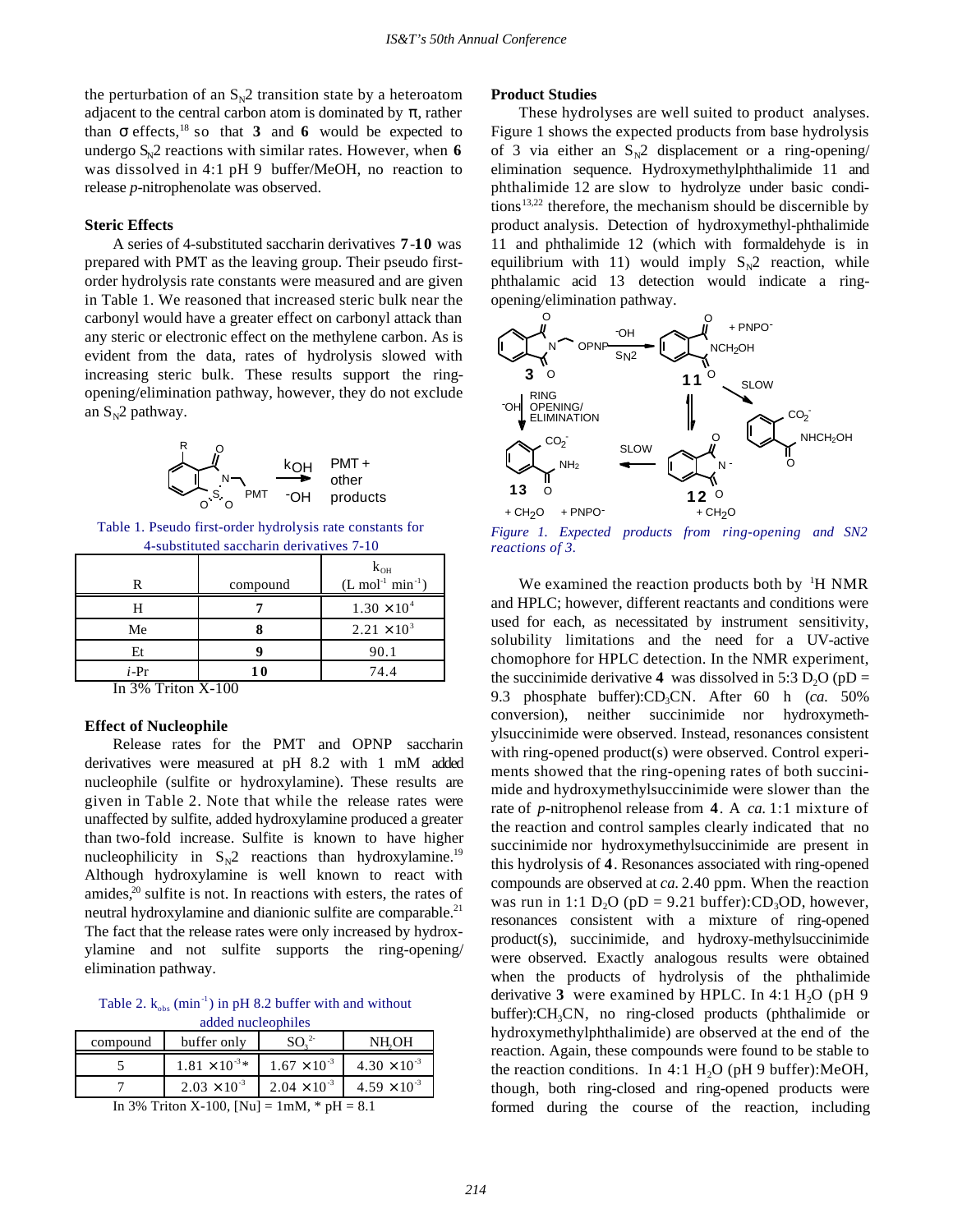methoxymethylphthalimide (Fig. 2). Also, the reaction of **3** in a third medium, 4:1 buffer:  $CF<sub>3</sub>CH<sub>2</sub>OH$  was monitored, and gave only ring-opened products.



*Figure 2. Products of the reaction of 3 in 4:1 H<sub>2</sub>O (pH 9):MeOH as monitored by HPLC.*

## **Discussion**

The finding that the reaction products change when only 20% of the solvent is changed from acetonitrile (or trifluoroethanol) to methanol might be considered surprising. Since all three organic cosolvents have high dielectric constants ( $\varepsilon$  = 36.4, 26.3, and 32.3, respectively)<sup>23</sup> and both trifluoroethanol and methanol are protic, a dramatic change in mechanism would not be expected. However, of all three solvent systems, only aqueous methanol contains a nucleophile other than hydroxide. This leads us to propose that in aqueous methanol both methoxide and hydroxide can attack the carbonyl to form a tetrahedral intermediate, which then ring-opens. Note that the product formed from methoxide attack should be very unstable under the reaction conditions. Shafer and Morawetz found that methyl *N*-methylphthalamate was, at the time, "the most reactive known methyl ester." Cyclization to *N*-methylphthalimide occurs with a half life of approximately 6 seconds at pH 9 in water.<sup>24</sup>

We propose that these reactions all proceed via stepwise ring-opening/elimination as outlined in Fig. 3. In basic

aqueous acetonitrile, methanol, or trifluoroethanol, attack by hydroxide at the carbonyl leads to ring-opening followed by elimination of *p-*nitrophenolate. In basic aqueous methanol, however, a second pathway is available in which methoxide opens the ring, *p*-nitrophenolate is released, and the ring then recloses after trapping of the imide by hydroxide or methoxide.



*Figure 3. Proposed mechanism.*

This conclusion is further supported by some additional literature data on the rates of *p*-nitrophenolate release. Compound **15** was shown to eliminate *p*-nitrophenolate more rapidly than do the cyclic imides that were examined (for example, **15** releases *p*-nitrophenolate ten times faster than does  $3$ ).<sup>17,25</sup> Note that compound  $15$  is analogous to the ring-opened phthalamate derivative **14** proposed here as an intermediate. Compound **16** releases *p*-nitrophenolate approximately 1000 times slower than does **3**. This is consistent with a rate-determining step preceding elimination of *p*-nitrophenolate. Other workers have found, in slightly different solvent systems, that the ring-opening of *N*-methylpyrrolidone is approximately five to six orders of magnitude slower than the rate of ring-opening of *N*-methylphthalimide.<sup>26,27</sup>



The earlier investigation by others that concluded that the mechanism was via  $S_N^2$  displacement relied primarily on